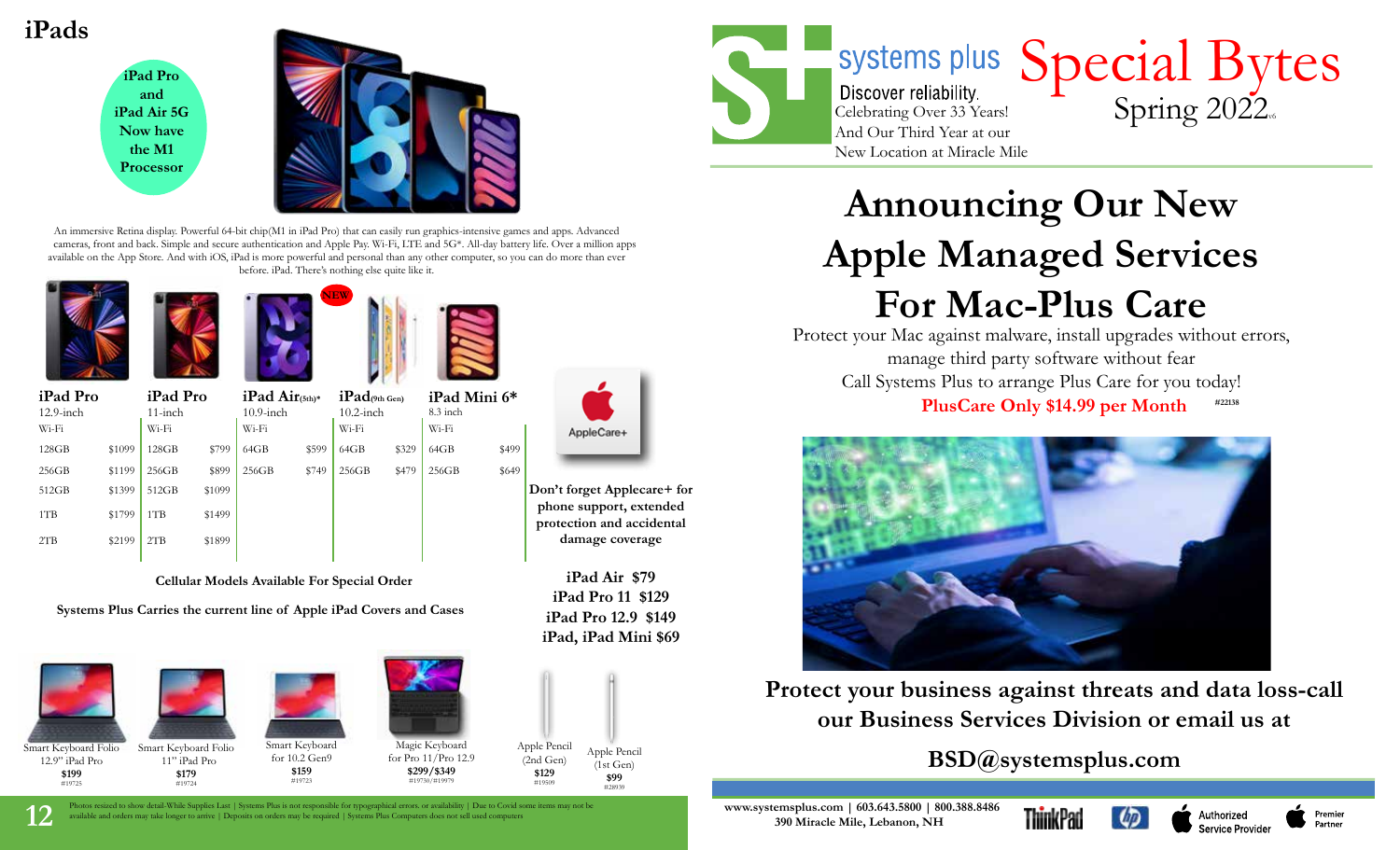# **Windows Desktops Monitors**









- Intel i5-10400 Quad Core 2.9GHZ
- 8GB RAM/ 256SSD HD
- Windows 10 Pro 64 bit
- DVD Burner
- Intel UHD Graphics 630
- 2 Displayports/1 VGA Port

-







#30812

 #25767 • 1920 x 1080 resolution 23.8IN • VGA, HDMI inputs • Tilt & Height Adjustments • 3 Year Warranty

**Lenovo S22E-20 21.5"** 

**ThinkCentre M70s** #25765 Small Form Factor • Intel i5-10400 6 Core 2.9GHZ **• 16GB RAM**/ 256SSD HD • Windows 10 Pro 64 bit • DVD Burner

• Intel UHD Graphics 630 • 2 Displayports/1 VGA Port • 9 USB Ports/1 Ethernet<br>• 3 Year Warranty  $$1099$ 

• 3 Year Warranty

**\$169**

 #25779 • LED Backlit Monitor • 1920 x 1080 resolution • VGA, HDMI inputs • Tilt Adjustment Only • 3 Year warranty

**\$229**

**Need help migrating your data to your new PC? We can help!**



#### **Lenovo ThinkVision Web** #25747

- IPS LED 23.8" Backlit Monitor
- 1920 x 1200 resolution
- VGA, HDMI, Displayport
- Built-In WebCam/Zoom Ready
- Tilt, Swivel Adjustments
- 3 Year Warranty

### **\$349**



### **Lenovo ThinkVision C2727**

- #25746 • IPS LED Backlit Monitor
- 1920 x 1080 resolution
- VGA, HDMI
- Tilt, swivel, Adjustments • 3 Year Warranty

### **\$379**

**To make a service Appointment just go to Systemsplus.com and click on our service link**

### **If we don't have it in stock we can order it for you! Mac Laptops**



#### **14-inch MacBook Pro**

Apple M1 Pro Processors 8 Core CPU|14 Core GPU

14 Inch Retina XDR Display

16GB Unified RAM

512GB SSD Storage

3 Thunderbolt Ports|HDMI port|SDXC Card Slot| Magsafe 3 Port **\$1999 \$2499 \$2499** 

SG#83613/SL#83614



Apple M1 Pro Processors 10 Core CPU|16 Core GPU 16 Inch Retina XDR Display 16GB Unified RAM 512GB SSD Storage

3 Thunderbolt Ports|HDMI port|SDXC Card Slot| Magsafe 3 Port **\$2499**

SG#83617/SL#83618



#### **14-inch MacBook Pro**

14 Inch Retina XDR Display

16GB Unified RAM

1TB SSD Storage

Magsafe 3 Port



Apple M1 Pro Processors 10 Core CPU|16 Core GPU

16 Inch Retina XDR Display

16GB Unified RAM

1TB SSD Storage

3 Thunderbolt Ports|HDMI port|SDXC Card Slot| Magsafe 3 Port

**\$2699**









3 Thunderbolt Ports|HDMI port|SDXC Card Slot|





Don't forget to get Applecare+ for full support coverage

AppleCare+

Apple M1 Max Processors

10 Core CPU|32 Core GPU

16 Inch Retina XDR Display

32GB Unified RAM

1TB SSD Storage

3 Thunderbolt Ports|HDMI port|SDXC Card Slot| Magsafe 3 Port

**\$3499** SG#83619/SL#83620 SG#83621/SL#83622



**Need help migrating your data to your new Mac? We can help!**



2

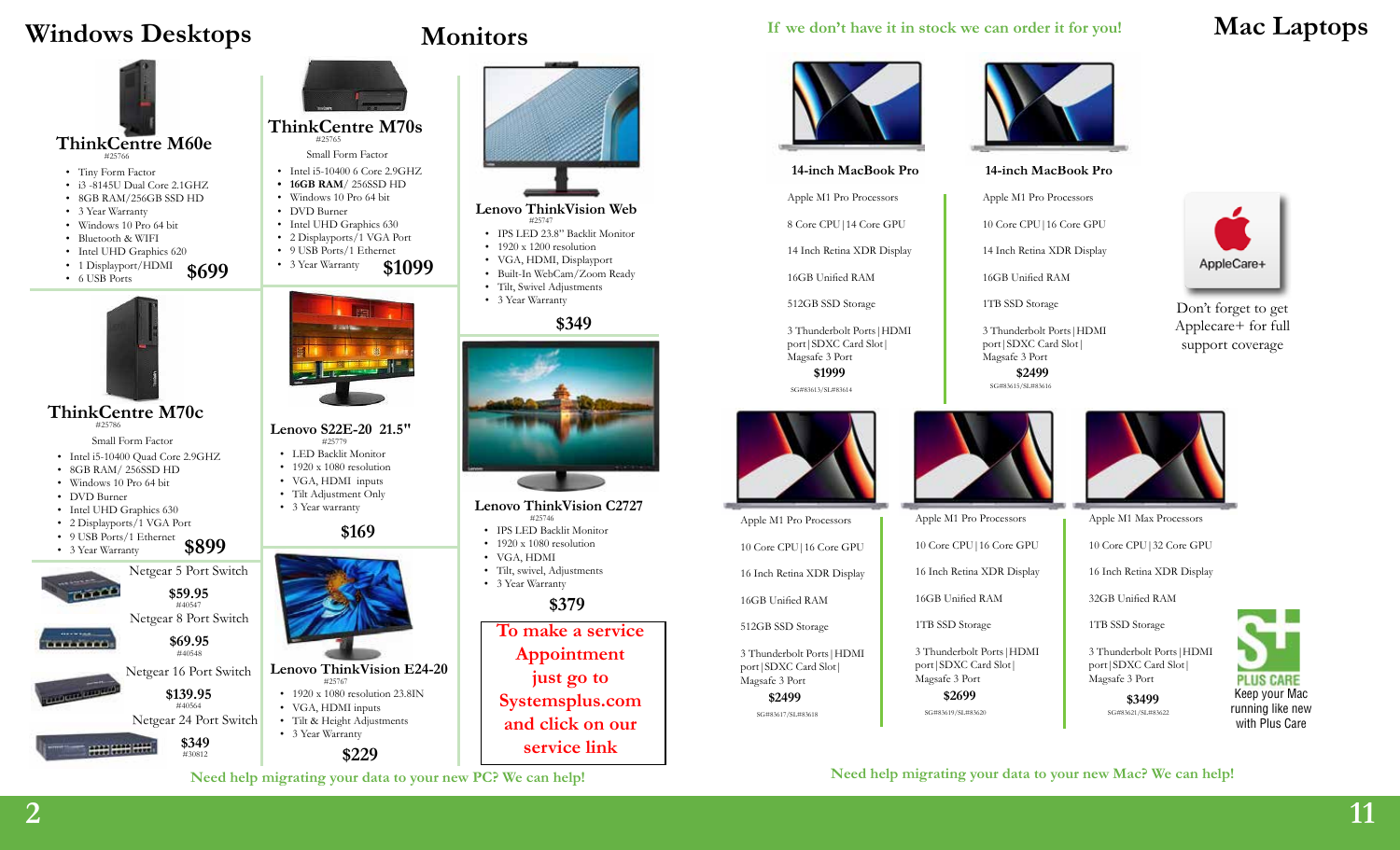# **Mac Laptops**

**13-inch MacBook Air 13-inch MacBook Air**

Touch ID Retina Display Apple M1 8 Core CPU Processor Apple M1 8 Core CPU Processor 7 Core GPU And 16 Core Neural Engine 8 Core GPU And 16 Core Neural Engine 8GB of Unified memory 8GB of Unified memory 256GB SSD Storage 512GB SSD Storage Up to 15 Hours Battery Life\* Up to 15 Hours Battery Life\* Two Thunderbolt/USB ports Two Thunderbolt/USB ports Retina Display w/TrueTone and Touch ID Retina Display w/TrueTone and Touch ID **\$999 \$1249** SG#19927/GD#19925/SL#19926 SG#19930/GD#19928/SL#19929



Touch Bar and Touch ID Apple M1 8 Core CPU Processor 8 Core GPU and 16 Core Neural Engine 8GB of Unified memory 256GB SSD Storage Up to 18 Hours Battery Life\* Two Thunderbolt/USB ports Retina True Tone Display **\$1299**  SG#19931 / SL#19932

**Systems Plus can now order Specially configured Apple Mac products-ask sales rep for details**



Touch ID Retina Display



#### **13-inch MacBook Pro 13-inch MacBook Pro**

Touch Bar and Touch ID Apple M1 8 Core CPU Processor 8 Core GPU and 16 Core Neural Engine 8GB of Unified memory 512GB SSD Storage Up to 18 Hours Battery Life\* Two Thunderbolt/USB ports Retina True Tone Display **\$1499** 

SG#19933/ SL#19934

**New Macbook and MacBook Pro 13.6 Inch Models coming in July!**





Applecare+ for phone support, extended protection and accidental damage coverage

# **ThinkPad E15**

#25769

- AMD Ryzen 5 Process 6 Core
- 8GB RAM/256GB SSD
- AMD Radeon Graphics
- 15.6" HD (1920x1080) LED Screen
- Numeric Keyboard
- 4.2 Pounds  $\cdot$  4.2 Pounds  $$819$
- 

### **ThinkPad E15**

#25723

- Intel i3-1115G4 3.0GHZ DC Process
- 8GB RAM/256GB SSD
- Intel UHD Graphics
- 15.6" HD (1920x1080) LED Screen
- Numeric Keyboard • 4.2 Pounds • 1 Year Warranty



### **ThinkPad T15** #25783

- Intel i5 2.4HZ QC Processors
- 8GB RAM/256SSD
- IRIS XE Graphics
- 15.6" (1920x1080) Screen
- 4 Pounds
- UltraNav and Numeric Keypad
- HDMI, USB 3.1, Displayport
- 3 Year Warranty



# **ThinkBook 15**

#25760

- AMD Ryzen 5 QC 2.1GHZ
- **• 8GB RAM/256GB SSD HD**
- AMD UHD Graphics
- 15.6" HD (1920x1080)
- Standard USB & HDMI
- 4 Pounds
- 1 Year Warranty **\$799**



**Special!**

### **\*Windows 10 Pro 64 Bit and Spill Resistant Keyboard with every ThinkPad!**

1 Yr to 3 Yr STD Warranty Upgrade [14842-E Series] | 1 Yr to 3Yr STD Warranty Upgrade[ 14851-T Series] Warranty Plus Accident Protection Package [14491-E Series | 1 To 3 Year Warranty Plus Accident Protection Package T Series [14843 \$239 3 Year Accidental Protection Upgrade [14771 - T Series] \$139



Don't forget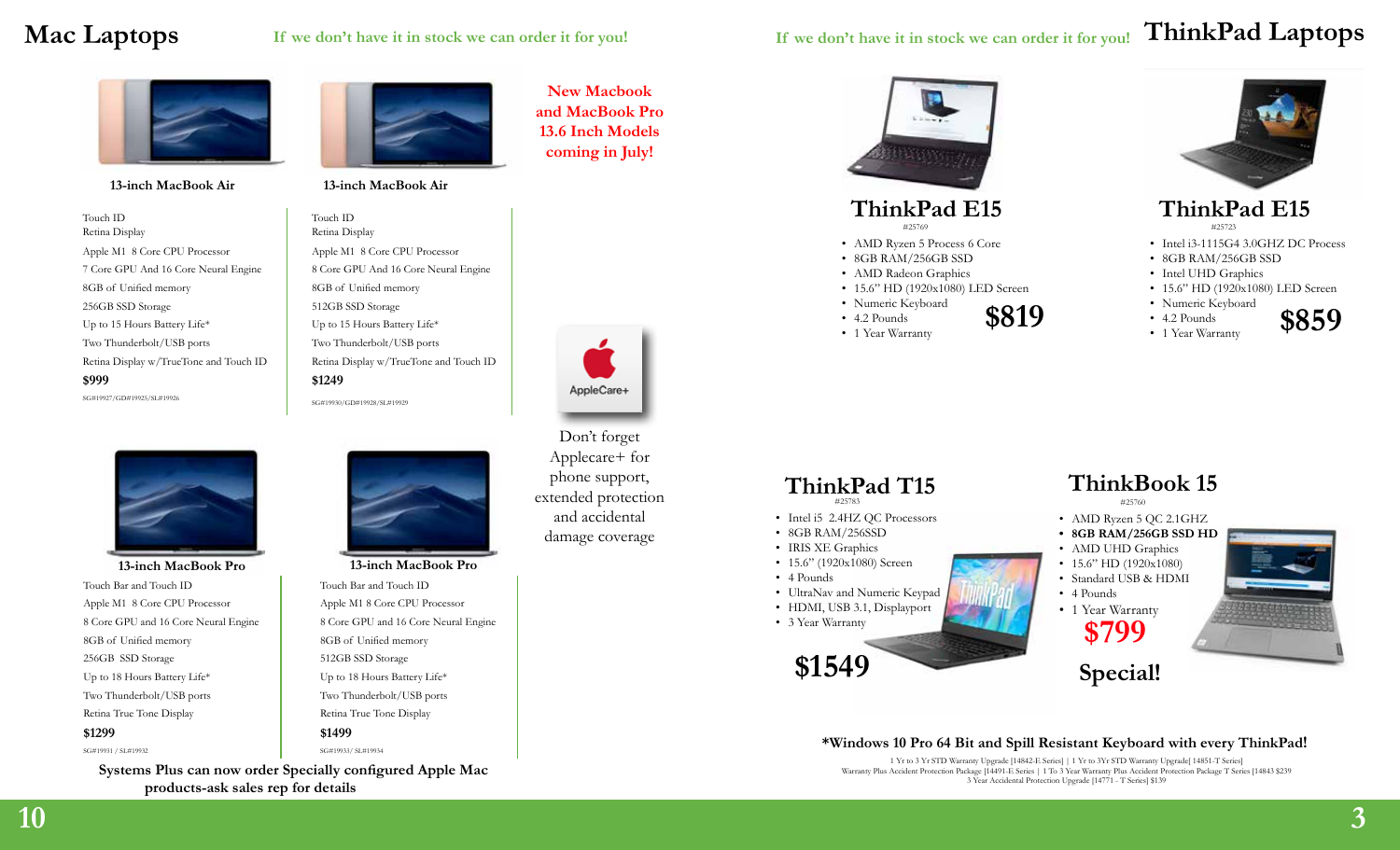## **Accessories**

# **Mac Desktops**





# **Mac Studio & 27-inch Display iMac 27-inch**

**NEW NEW**

Mac Studio

M1 Max or M1 Ultra Multi Core 512SSD or 1TB Hard Drive 32GB or More Ram 8 Various Ports

**Starting at \$1999** 



3.8GHz 8core Intel Core i7 processor 8GB (two 4GB) of 2400MHz DDR4 memory 512SSD Hard Drive Radeon Pro 5500 XT with 8GB **\$2299** #19770

### **If we don't have it in stock we can order it for you!**

**Starting at \$1599** #83659 | 83660

Apple 27 Inch Studio Display

3 Mics & 6 Speakers-More Options

5k Retina Display 12MP Ultra Wide Camera

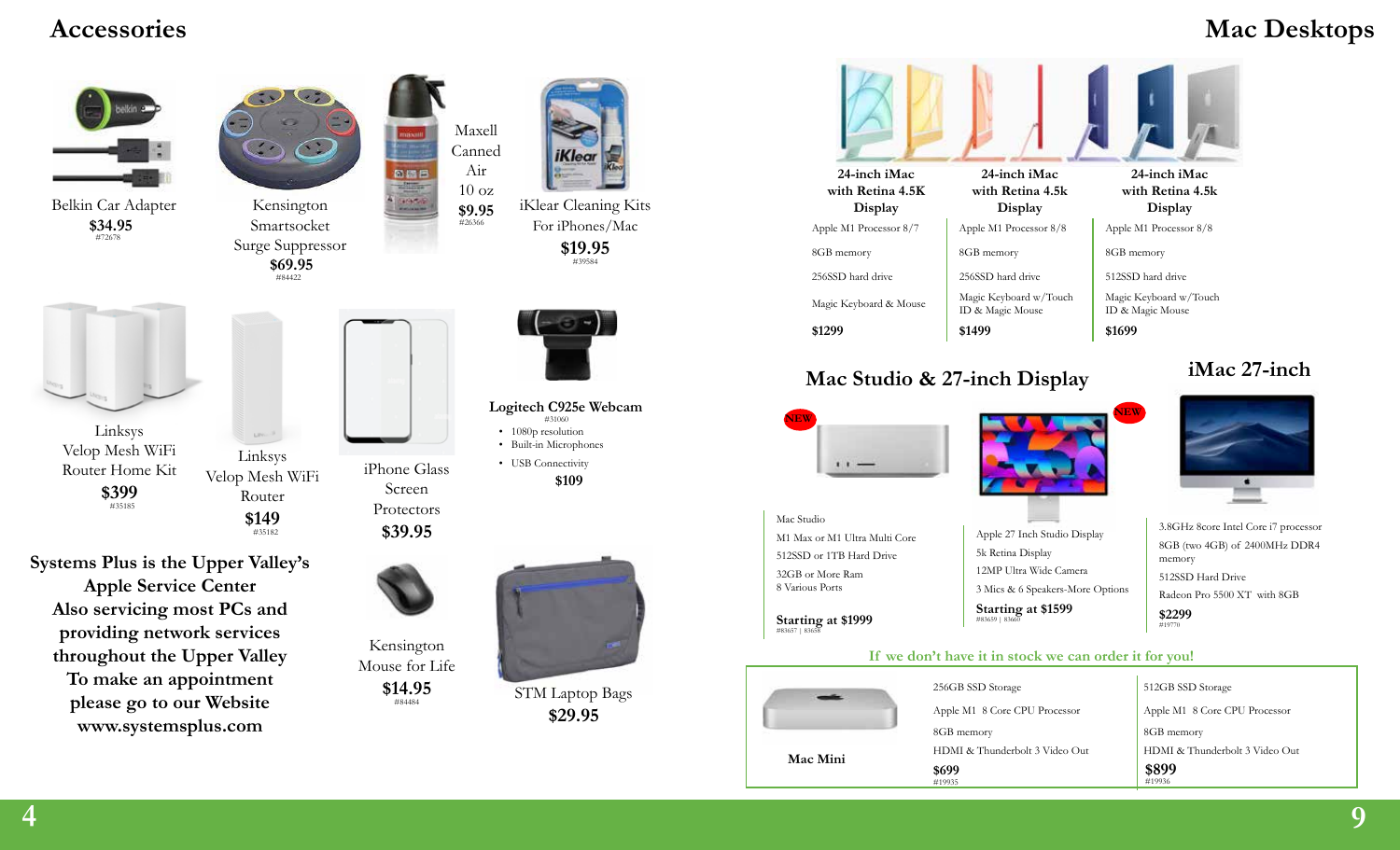# **Printers Accessories**



**HP Envy Pro 6455** #55764 Color Print/Copy/Scan/Fax(Subscription)

- Up to 10PPM
- Up To 1000 pages duty
- 50 Sheet Paper Tray
- Built-In Auto Document Feeder
- USB/WiFi/ePrint
- Uses #67XL Cartridges





**HP Laserjet M209DWE** #55779

- Black and White Printer
- Up to 30PPM
- Up To 20,000 pages duty
- Duplexing
- USB/Ethernet/WiFi
- Uses #135a Toner Cartridge
- 2 Year Warranty



#### **HP Deskjet 4155e** #60137

Color Print/Copy/Scan

- Up to 8PPM
- Up To 1000 pages duty • 50 Sheet Paper Tray
- USB/WiFi/ePrint
- Uses #67XL Cartridges
- 

\$169







HP Current Toners In Stock! We can order all others





HP Current Inks In Stock! We can order all others







Logitech Wireless Keyboard

Kensington Keyboard for Life **\$24.95** Logitech Wireless Keyboard

 $z = 1 - i$ 







APC Uninteruptable Surge Power Supply BE850 **\$149** #32560





- #36744
- Server Size UPS • LCD Display Panle
- Ideal for servers & Workstations
- Good For POS Systems
- Programmable

**\$599**

# **Support Numbers To Remember**

Apple 800-275-2273

HP 800-474-6836

Lenovo 800-426-4968



 $#32559$ 

**\$89**



**customized Macs in the Upper Valley?**